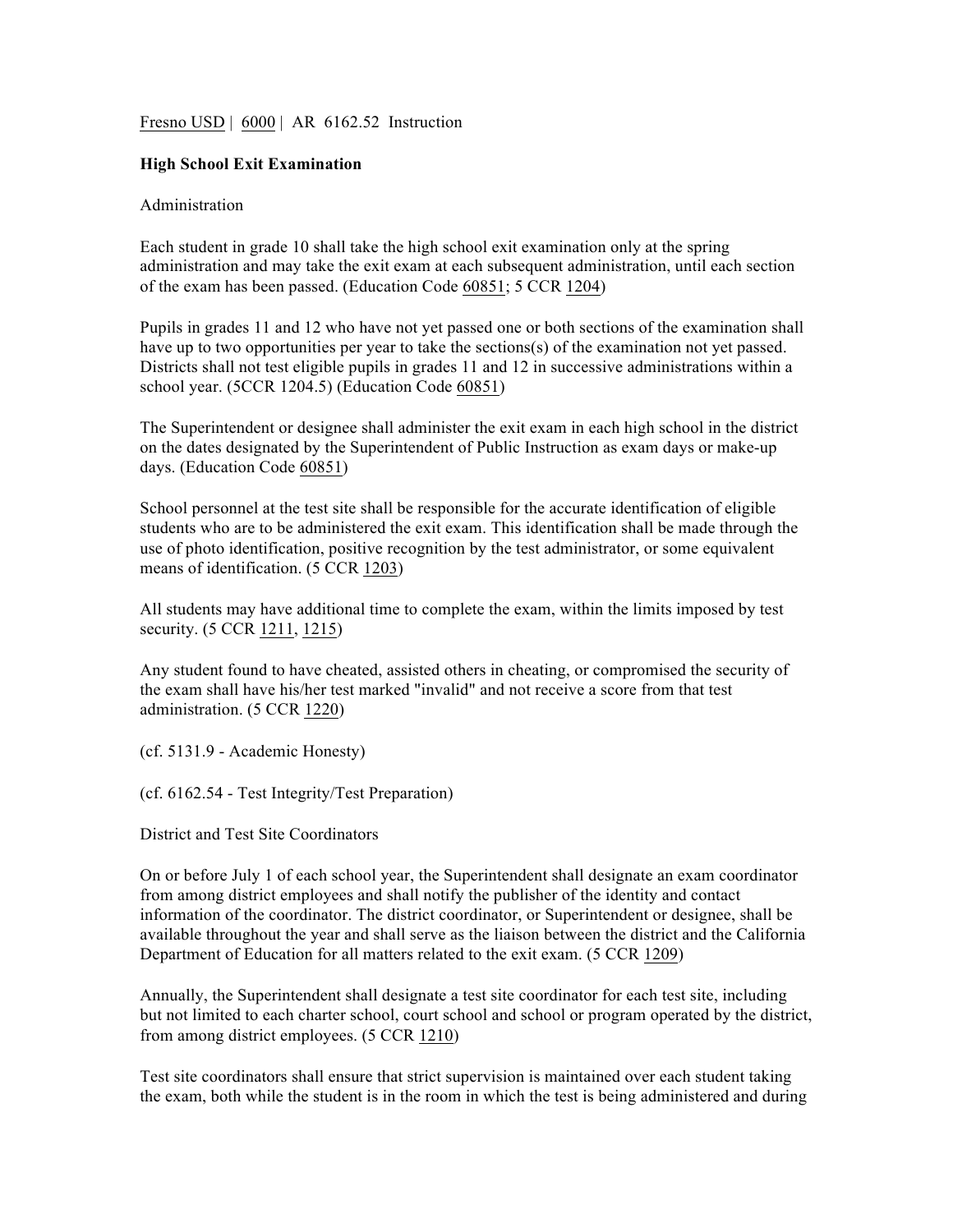any period the student is granted a break from testing. Access to exam materials is limited to students taking the exam for the purpose of graduating and employees of the district directly responsible for test administration. (5 CCR 1211)

## Records

The Superintendent or designee shall maintain a record of all students who participate in each test cycle of the exam. This record shall include the following information for the English/language arts section and the mathematics section for each test cycle: (5 CCR 1205)

1. The date on which each section of the exam was offered

2. The names of each student who took each section of the exam

3. The grade level of each student who took each section of the exam

4. Whether each student passed or did not pass the section or sections of the exam taken

(cf. 3580 - District Records)

The Superintendent or designee shall maintain the following information in each student's permanent record and shall ensure that the information is entered prior to the subsequent test cycle: (5 CCR 1206)

1. The date on which the student took each section of the exam

2. Whether the student passed or did not pass each section of the exam

(cf. 5125 - Student Records)

**Notifications** 

At the beginning of each school year, the Governing Board shall provide written notification to all students in grades 9 through 12 and to their parents/guardians that, starting in the 2005-06 school year and each year thereafter, each student completing the 12th grade shall be required to successfully pass the exam as a condition of graduation. Such notification shall also be provided to a student who transfers into the district after the beginning of the school year at the time of the student's transfer. The notification shall include, at a minimum, the date of the exam, the requirements for passing the exam, and the consequences of not passing the exam. The Superintendent or designee shall maintain documentation that the parent/guardian of each student has received this written notification. (Education Code 48980, 60850; 5 CCR 1208)

(cf. 5145.6 - Parental Notifications)

(cf. 6146.1 - High School Graduation Requirements)

Prior to each administration of the exam, the Superintendent or designee shall notify each eligible student of the provisions of 5 CCR 1220 related to cheating. (5 CCR 1220)